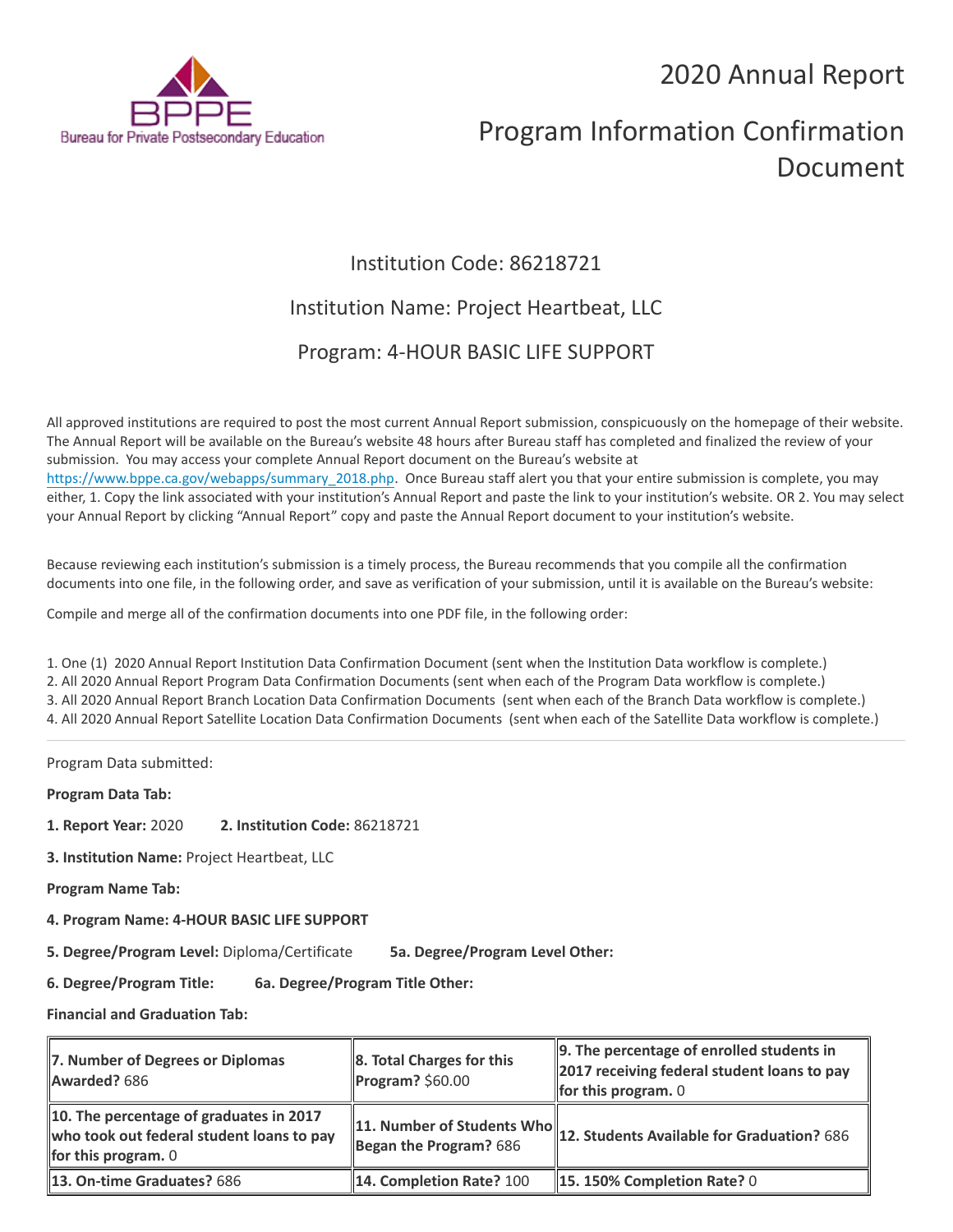### **16. Is the above data taken from the Integrated Postsecondary Education Data System (IPEDS) of the United States Department of Education?** No

#### **Placement Data Tab:**

CEC § 94929.5 requires institutions to report placement data for every program that is designed or advertised to lead to a particular career, or advertised or promoted with any claim regarding job placement.

| 17. Graduates Available for<br><b>Employment?</b> 686                                                                                                                | 18 Graduates Employed in the<br>$\blacktriangleright$ Field? 686 | 19. Placement<br><b>Rate? 100</b> |  |  |
|----------------------------------------------------------------------------------------------------------------------------------------------------------------------|------------------------------------------------------------------|-----------------------------------|--|--|
| 20. Graduates Employed in the field                                                                                                                                  |                                                                  |                                   |  |  |
| 20b. At least 30 hours per week? 686<br>20a. 20 to 29 hours per week? $0$                                                                                            |                                                                  |                                   |  |  |
| $\ $ 21. Indicate the number of graduates employed                                                                                                                   |                                                                  |                                   |  |  |
| $\ $ 21a. In a single position in the field of study: 686<br>21b. Concurrent aggregated positions in the field of<br>study: 0                                        |                                                                  |                                   |  |  |
| 21c. Freelance/self-employed: 0<br>21d. By the institution or an employer owned by the institution, or<br>an employer who shares ownership with the institution: $0$ |                                                                  |                                   |  |  |

#### **Exam Passage Rate Tab:**

5 CCR §74112(j) requires the institution to collect the exam passage data directly from its graduates if the exam passage data is not available from the licensing agency.

**22. Does this educational program lead to an occupation that requires State licensing?** No

#### **22a. Do graduates have the option or requirement for more than one type of State licensing exam?**

 **Option/Requirement #1: Option/Requirement #2: Option/Requirement #3: Option/Requirement #4:**

**Exam Passage Rate - Year 1 Tab:**

**23. Name of the State licensing entity that licenses the field:** No

**24. Name of Exam?**

| 25. Number of Graduates Taking | 26. Number Who Passed the | 27. Number Who Failed the | $\ $ 28. Passage |
|--------------------------------|---------------------------|---------------------------|------------------|
| <b>State Exam?</b>             | <b>State Exam?</b>        | <b>State Exam?</b>        | Rate?            |

**29. Is This Data from the State Licensing Agency that Administered the Exam? 29a. Name of Agency:**

**30. If the response to #29 is "No", provide a description of the process used for Attempting to Contact Students.**

**Exam Passage Rate - Year 2 Tab:**

**31. Name of the State licensing entity that licenses the field:**

**32. Name of Exam?**

| 33. Number of Graduates Taking | 34. Number Who Passed the | <b>35. Number Who Failed the</b> | $\parallel$ 36. Passage |
|--------------------------------|---------------------------|----------------------------------|-------------------------|
| <b>State Exam?</b>             | <b>State Exam?</b>        | <b>State Exam?</b>               | $\parallel$ Rate?       |

**37. Is This Data from the State Licensing Agency that Administered the Exam? 37a. Name of Agency:**

**38. If the response to #37 is "No", provide a description of the process used for Attempting to Contact Students.** 

**Salary Data Tab:**